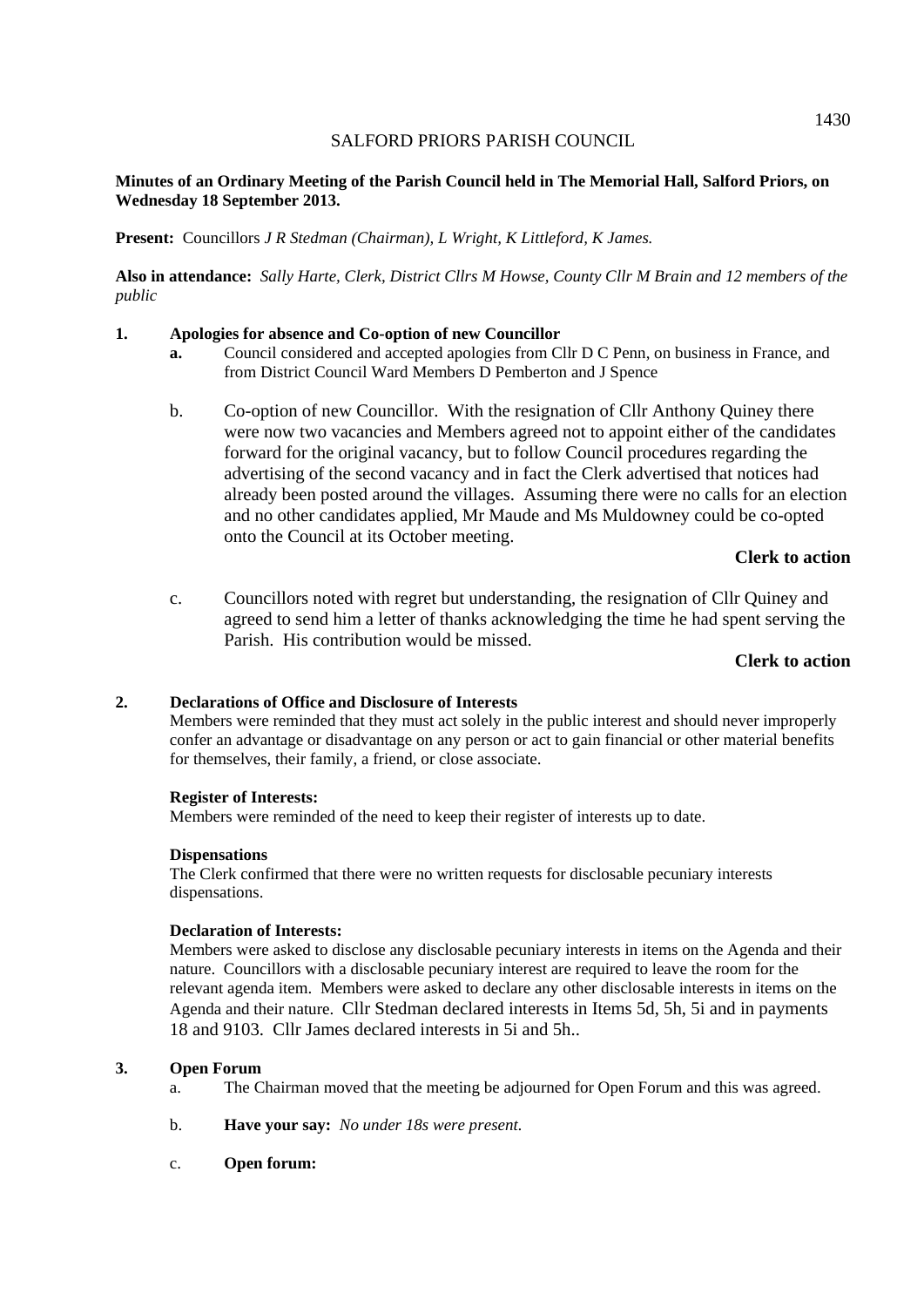Mrs Dilys King said District Cllr Spence had been due to update the meeting on the preapplication advice received by Alamo and asked if the Chair was able to do it in his absence. The Chair demurred but asked District Cllr Howse if he was able. However as District Cllr Spence was the lead figure for planning District Cllr Howse advised that he was unable to comment with any accuracy. It was agreed that District Cllr Howse would ask District Cllr Spence to write to the Clerk updating the Council on the current position and this would then be circulated to Residents by email. It was noted that Alamo had made a request for preapplication advice but that any advice they received was confidential and would not be publicly available - even to District Councillors.

### **District Cllrs Howse/Spence and Clerk to action**

#### d. **Ward Members reports**

Warwickshire County Councillor Brain stated that all the roads in Salford Priors identified for repairs and top dressing had now been completed and this included remedial work at Broom Lane. He was meeting with WCC officers on 23 September following two recent Road Traffic Collisions and the meeting would assess any necessary road improvements on the B4088. Cllr Brain said he had been involved following recent complaints about speeding vehicles at Irons Cross and Pitchill. The hedgerow at Irons Cross was still in need of cutting and the matter was under consideration by WCC who believed account should be taken of any possible nesting birds. County Cllr Brain said he was pursuing the matter. Cllr Stedman asked County Cllr Brain to re-look at chequer board sign at Dunnington crossroads and Cllr Brain advised it was on the agenda to be discussed at the meeting. Resident Mr Liam Maude, of Evesham Road, Weethley, said he was aware of a number of traffic issues in the area and undertook to email Cllr Brain with them so they could be discussed with WCC officers the following Monday.

Cllr Brain reminded Members that County Councillors each hold a community grants budget of £5,000. This grant fund was aimed at community and voluntary organisations and provides grants usually for small-scale projects that meet the needs of the local community. Further information or an application form, could be obtained for the local Warwickshire County Council Area Team.

District Cllr Howse thanked everyone who had supported the Ward Members on their charity bike ride and said that a sum in the region of  $£1,000$  was raised for Macmillan nurses. He then confirmed that no fill materials were being delivered to Long Marston rather than to Marsh Farm Quarry; that Cllr Pemberton would be attending the Neighbourhood Planning event; and warned that loan sharks were believed operating in the area and asked for any local knowledge to be fed back to him.

e. The Chairman closed the adjournment at 7.22pm.

#### **4. Minutes**

 The Minutes of the Ordinary Meeting of the Parish Council held on Wednesday 21 August 2013 at The Memorial Hall, Salford Priors, were approved and signed by the Chairman.

### **5. Clerk's Report**

- a. Condition of Payphone Boxes and shrub clearance by the Ragley Tenant. Ragley tenant has now cut back shrub by Dunnington phone box. **Resolved**.
- b. Mudwalls Farm, planning enforcement Nothing to report
- c. Orchard Farm, planning application to vary Condition 2. Nothing to report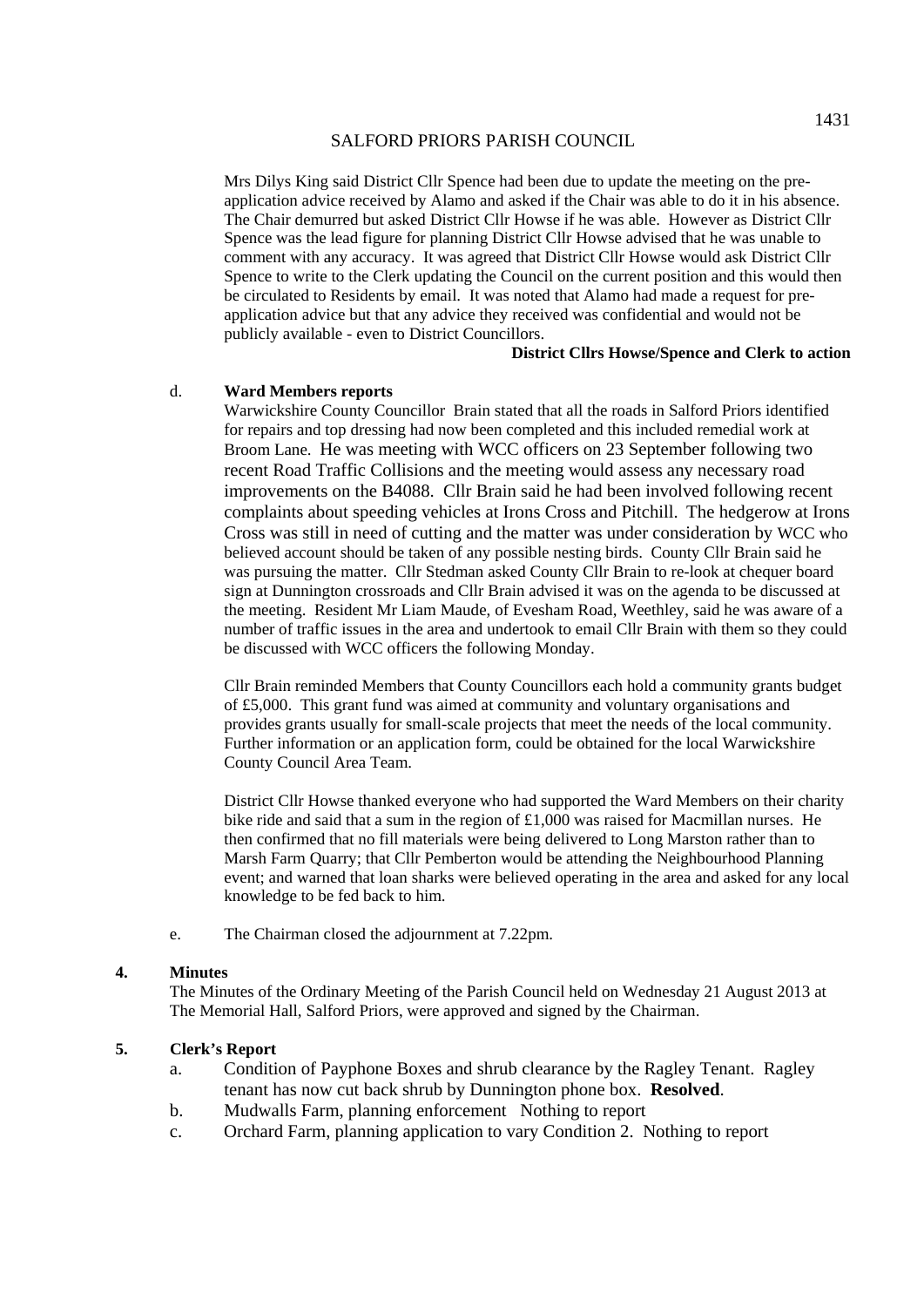- d. Allotments, in August two unallocated allotments had been let to residents rent free for a period of 12 months. A quote of £70 has been received from Limebridge Rural Services for spraying and turning over the two allotments prior to them being able to be worked. Owing to the lack of a Quorum any decision on accepting the quote was deferred to October's meeting. Allotment holder, Graeme Beamish, had advised that he is currently developing a website for the allotments.
- e. Tree obstructing footway light in Ban Brook Road. This had now been cut back and the matter was **resolved**. .
- f. Speed Indication Device (SID) on Evesham Road. Tested by the Clerk and both are working. **Resolved**.
- g. Consideration of quotes for cleaning bus shelter structures. Request for price for job sent to Terry Hunt on 27 August and a quote of £30 received. Members unanimously agreed to accept.

## **Clerk to action**

- h. Additional works in Churchyard and extension. Requests for price for jobs sent to Limebridge Rural Services (top up graves) and Roger Small (clear access track at extension) on 27 August. No responses had been received. Deferred to October meeting.
- i. To consider a quotation for the replacement the damaged planter at 38 School Road. Quotation of £125 plus VAT to include cost of compost refill and structural materials received on 6 September from Limebridge Rural Services. Deferred to October meeting as insufficient Cllrs available to vote as Cllrs Stedman and James had declared an interest.
- j. Tothall Lane planning application: Jephsons Housing Association had requested a meeting with the Parish Council to discuss their planning application for social housing at the Tothall Lane site which the Council had strongly opposed and which Jephsons had subsequently withdrawn. Cllrs agreed to hold an Extraordinary Parish Council meeting with the planning application being the only agenda item. It was agreed it should take place after the Ordinary meeting on 16 October to enable a full complement of Cllrs to attend. Jephsons had advised they would be accompanied by a number of stakeholders, including members of Stratford District Council, Warwickshire Rural Council and Warwickshire County Council.

## **Clerk to action.**

- k. Removal of the Parish Council's letter from the SDC planning portal regarding the Tothall Lane application. Planning department emailed with request on 23 August. No response received and second request made on 9 September 2013. The letter had now been removed. **Resolved**.
- l. Recycling improvements in Stratford District. Circular email re changes sent out to residents on 27 August. **Resolved**.
- m. Temporary signage in vicinity of Dunnington Crossroads. The contractor had moved from this location by 30 August taking the temporary signage with them. **Resolved**.
- n. Cutting back of hedge on B439 from River Bridge up Marriage Hill. Matter reported to Bidford on Avon PC on 22 August and a response received from them on 23 August stating they will take action. **Resolved**.
- o. Bus shelter planting request. Cllr Stedman stated that the ground was very poor and he wasn't sure what, other than possibly ivy, would grow.
- p. The Clerk confirmed she had written Mr Stephen Page thanking him for caring for the planter by the Church. **Resolved**.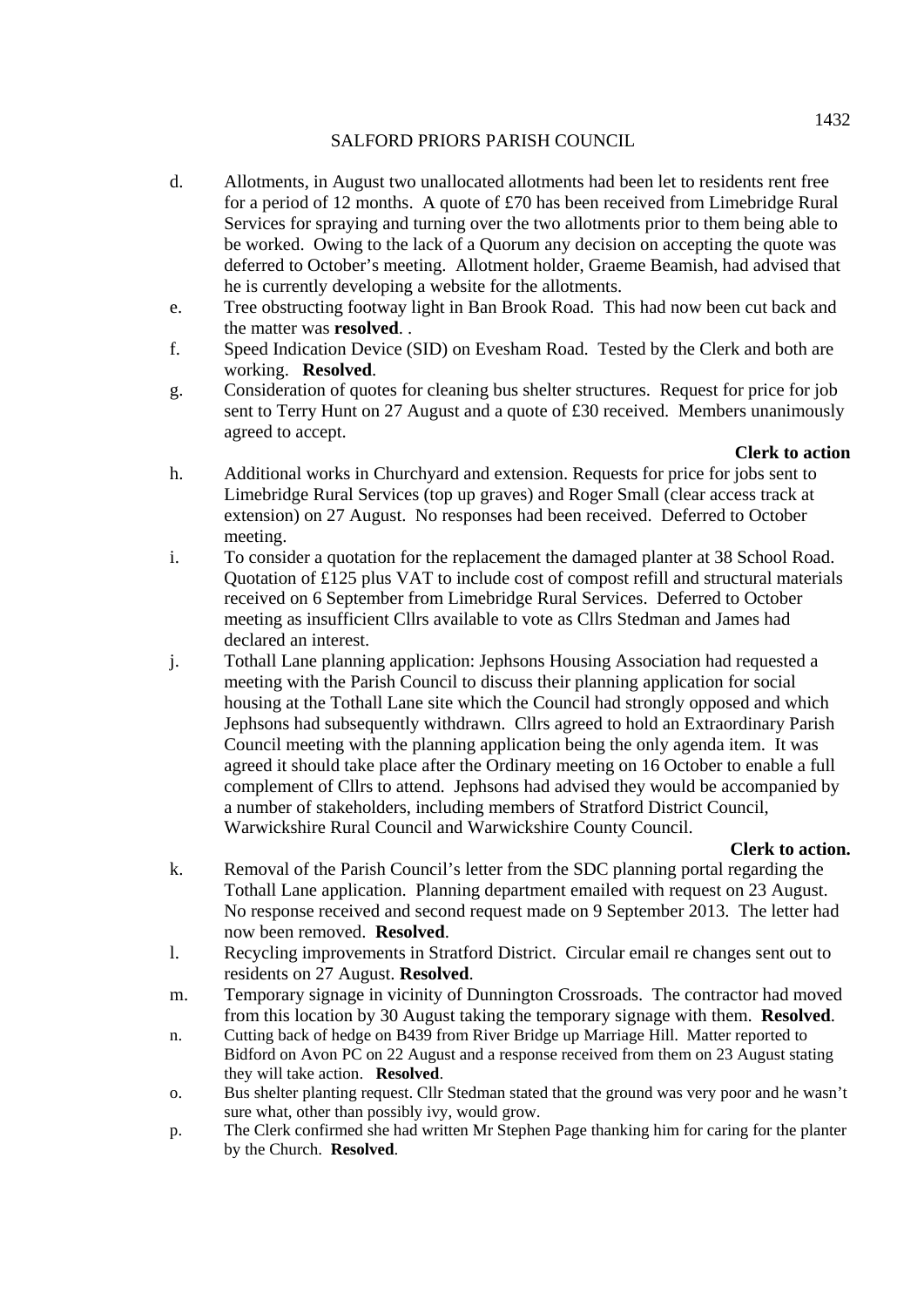## **6. Planning general**

- a. The Chairman reported on a meeting which had taken place with the Scouts on 11 September where the proposed planning application for an extension to the Scout hut had been discussed. A note of the meeting prepared by Cllr Stedman was circulated prior to the PC meeting and also tabled. A two stage plan was proposed – stage one involved insulating and refurbishing the building to ensure it is fit for use and stage two would be extending the hut by 50%, to include new toilets and shower facilities, a new kitchen and new storage rooms with an enclosed bin and gas bottle store. Cllrs were asked to note that the Scouts would be asking the Parish Council for technical advice if they were to go ahead and submit a planning application for an extension as well as requesting financial support to help fund the project. Bidford on Avon and Harvington Parish Council's would also be asked for financial contributions.
- b. Cllr James reported that the Neighbourhood Plan public presentation event had been arranged for Monday, 23 September at which Kirkwells Planning would be making a presentation.
- c. Clerk reported that she had advised the Stratford Herald and Evesham Journal of the Neighbourhood Event, providing them with background information on Neighbourhood Plans and inviting them to attend. A flyer had been produced and a copy delivered to every residence in the parish. A notice had also been emailed out twice to the e-news list and posters advertising the event displayed on village noticeboards.
- **7. New Planning Applications to consider**  None received.

## **8. Planning Decisions**

Council noted the following planning decision. Application 13/01486/FUL Tothall Lane **Withdrawn** 

## **9. Playing Field**

a. **Playing Field weekly inspections.** The Clerk advised that three reports had been received from Cllr Quiney and no problems had been noted. With Cllr Quiney's resignation it was necessary to find someone else to carry out the inspections. Cllr Stedman had spoken to the Parish Lengthsman and he had agreed to take on the role subject to ratification by the Council. Any decision was deferred to October's meeting as a quote for the job needed to be obtained. Cllr Littleford agreed to undertake inspections in the interim.

### **Clerk to action.**

- b. A wasp nest had been reports at the rear of 22 School Road at the perimeter with the Playing Field. The Clerk had obtained two quotes for its removal and the job was awarded to Arden Pest Control at a cost of £40. An email of thanks had been received from the resident concerned.
- c. Royal British Legion Poppy Picnic 2014 a request from Eric Mitchell, Branch Secretary, to use the playing field on Saturday 21 July for the Warwickshire RBL Poppy picnic had been received and was agreed to by Members. The Clerk was asked to ensure the playing field was mown by the contractors just prior to the event.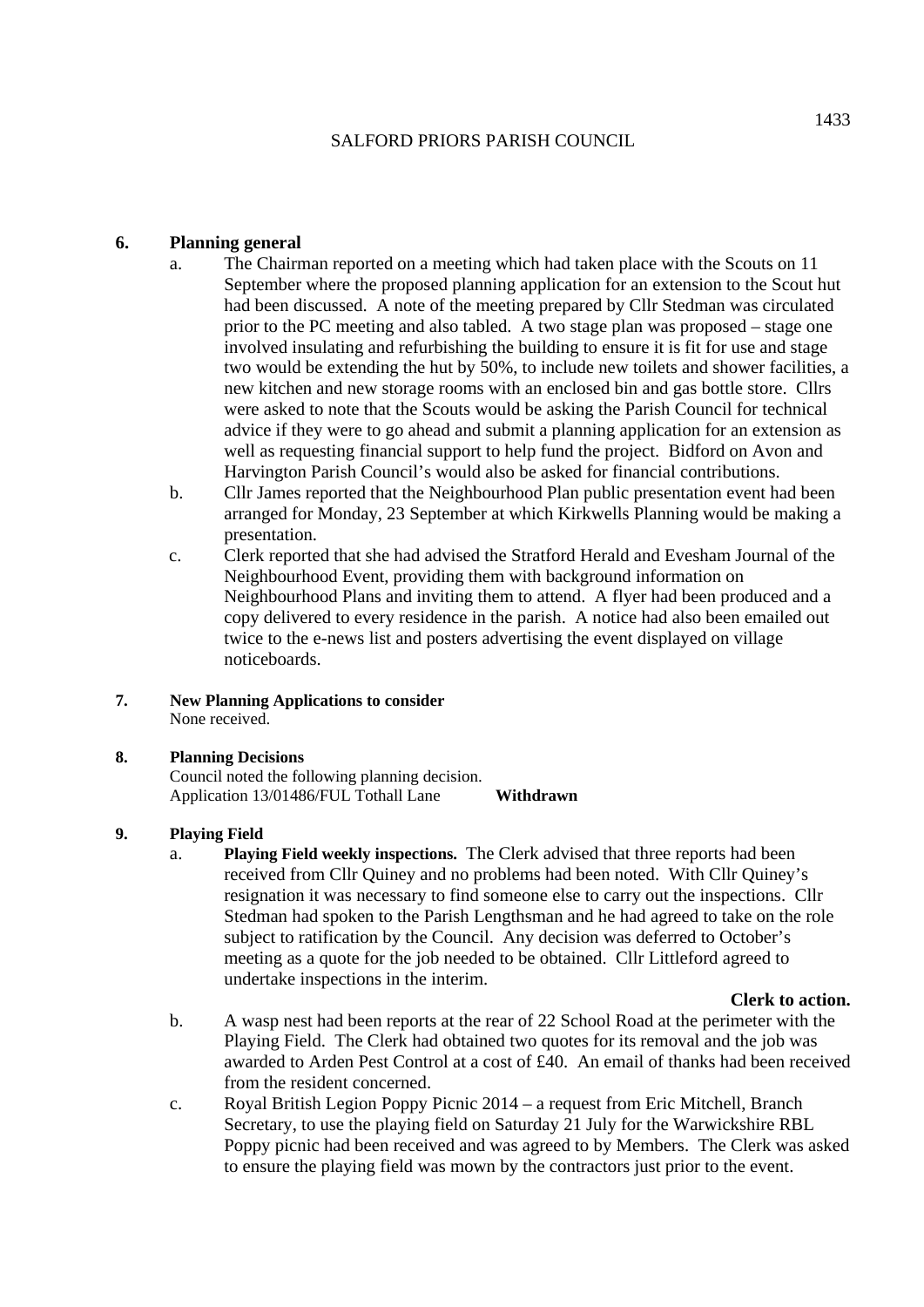### **Clerk to action**

d. The Clerk said that she had advised the District Council that the litter bins at the Playing Field weren't emptied regularly in August and they had taken action. No further problems were currently being experienced.

### **10.2 Monthly litter picking**

The Clerk said that she was continuing to make the monthly litter pick of the Playing Field a task on the Lengthsman list.

### **Clerk to action**

### **11. Jubilee fund dispersal**

Cllr Littleford reported on the printing and distribution arrangements of the Picture Post book and confirmed it was on track. She said she wished to distribute the book in individuallyaddressed envelopes to ensure no residents were missed. Cllr James proposed contacting SDC to request they provide address labels for every property in the Parish. Members agreed this was an excellent idea and that any charge for the service imposed by SDC could be paid from Council funds.

## **Cllr Littleford to action**

### **12. Highways and Amenities**

- a. Flood defence assistance grants. The Clerk reported that she had advised SDC that a suitable project had been identified and she had contacted a contractor for a quote for the job.
- b. A list of jobs to be undertaken by the Lengthsman in September had been circulated with the agenda, the contents of which were noted by Cllrs. The Chair said that if a member of public suggested a job then it should be ratified by Council before being given to the Lengthsman to carry out.

### **Clerk to action**

### **13. Communications**

- a. The new updated website was considered and approved. It was agreed that more information relevant to the residents, such as a list of jobs completed by the Lengthsman monthly, could be posted and Mr Maude suggested implementing a Parish Noticeboard page. Members agreed.
- b. Mr Maude reported on the website transition and said that Members needed to be aware that the website was coming from one provider (Arrowscape) email, Domain Name Registration, and Domain Name Services from another (WebCulture) and there would be the need to renegotiate costs with latter as the services they were providing were now reduced.
- c. The Clerk advised that Arrowscape's charge for website updates was £32 an hour and the Parish Council would be invoiced twice annually in September and March.

## **14. Rights of Way**

- a. In Cllr Penn's absence no matters on Rights of Way were discussed.
- b. The Clerk reported on her conversation with Mr Cook re AL11 and advised that Mr Cook said he would be cutting back the hedges around the field perimeter once he had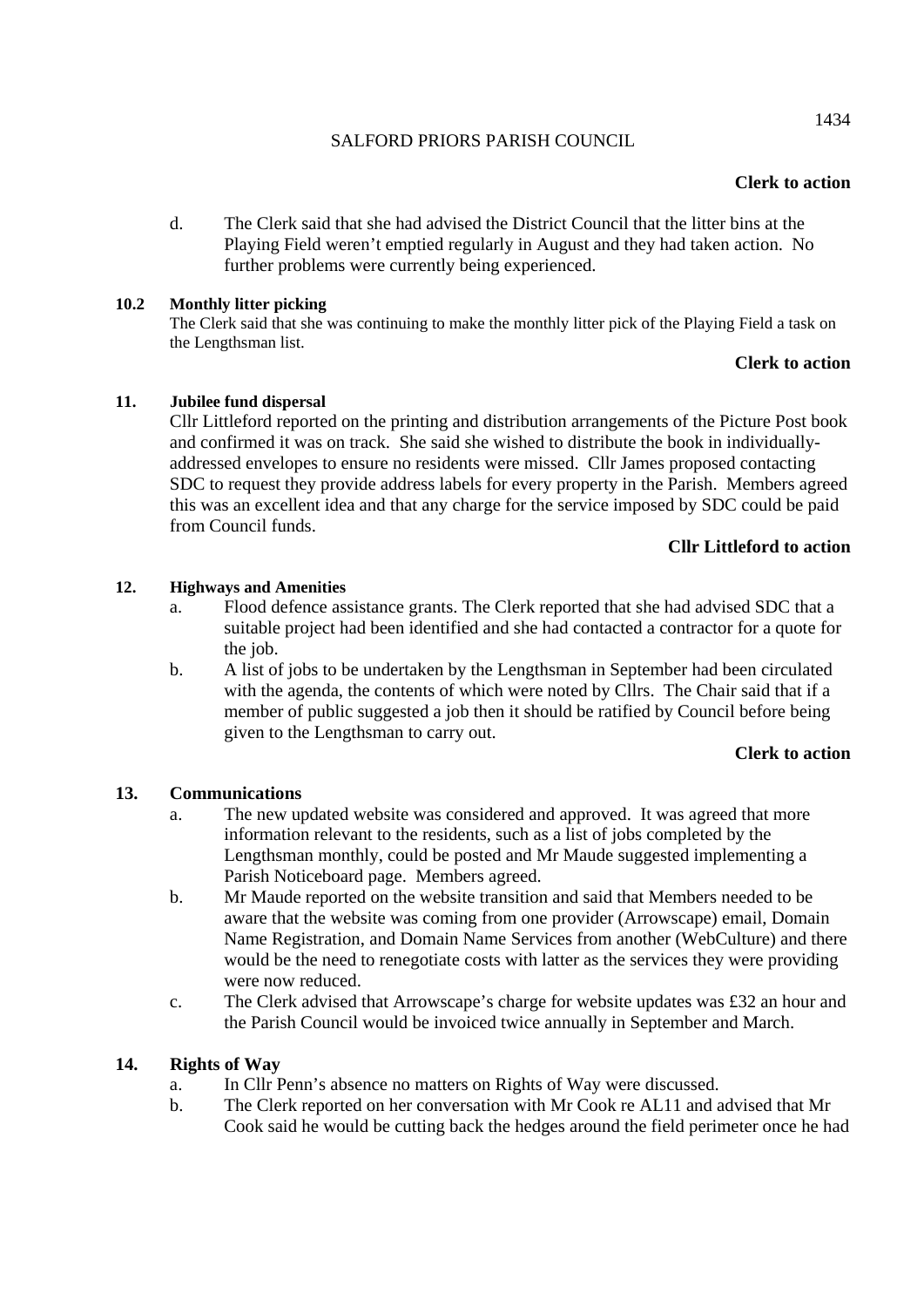harvested his crop. Hedge cutting could therefore be expected to take place end October/early November. **Resolved**.

- c. The Kissing gate for AL11 had been delivered to Limebridge Rural Services and Matthew Whiteman of Sandfields was arranging for its collecting and fitting. **Resolved**.
- d. The Clerk advised that she had contact Ragley estate with regard to long grass on AL15 but no response had been received. Cllr Wright said that in his opinion the grass was no longer proving an issue. **Resolved**.

## **15. Staffing**

The Staffing Group had met on 16 September and a report prepared by Cllr James was tabled. The following decisions had been agreed:

- a. The Clerk's request for a mileage payment when using her car on official business was granted at a rate of 0.45p a mile. This reflected casual user status. Claims could be made on the following basis:
	- i. Non Office Days All mileage on approved official council business (Home to Home).
	- ii. For attendance at Council Meetings No mileage expenses payable for attendance at the 12 ordinary monthly meetings of the council or the Annual Parish Meeting.
	- Iii For attendance at any additional meetings of the council or any committee, mileage will be paid in full.
	- iv. For attendance at Gravel Liaison Meetings mileage will be paid in full.
	- v. All claims to be made on the appropriate form and authorised by the Chairman of the Council, claims would only be considered on a monthly basis
	- vi It is the sole responsibility of the Clerk to declare any expenses received to the HMRC.
- b. A review meeting for the Clerk would take place week beginning 11 November 2013.
- c. The Staffing Group recommended that the Clerk attend the Good Councillor/Clerk WALC course on 5 October but the Clerk advised that regrettably she was already committed elsewhere that day.
- d. The Staffing Group suggested and Members agreed, that the Clerk should purchase a Pay-asyou-Go mobile phone for use on official business and to enable the Clerk to be contacted out of office hours. The Clerk was asked to ensure she got one with good network coverage and a camera.

### **Clerk to action.**

## **16. Matters raised by Councillors**

a. The Chairman reported that he had received complaints about smoke nuisance caused by garden fires but as it is legally permitted to burn your own vegetation in your own garden provided it doesn't form a statutory nuisance not much could be done.

### **17. Correspondence Received**

a. Cllr Howse reminded Members of the availability of grants for small rural businesses and it was agreed details should be put on the website.

### **Clerk to action**

b. Charter for Local Councils. Cllr James: commented that the Charter was not particularly relevant and believed many items in it had already been replaced by the Localism Act. Council to note.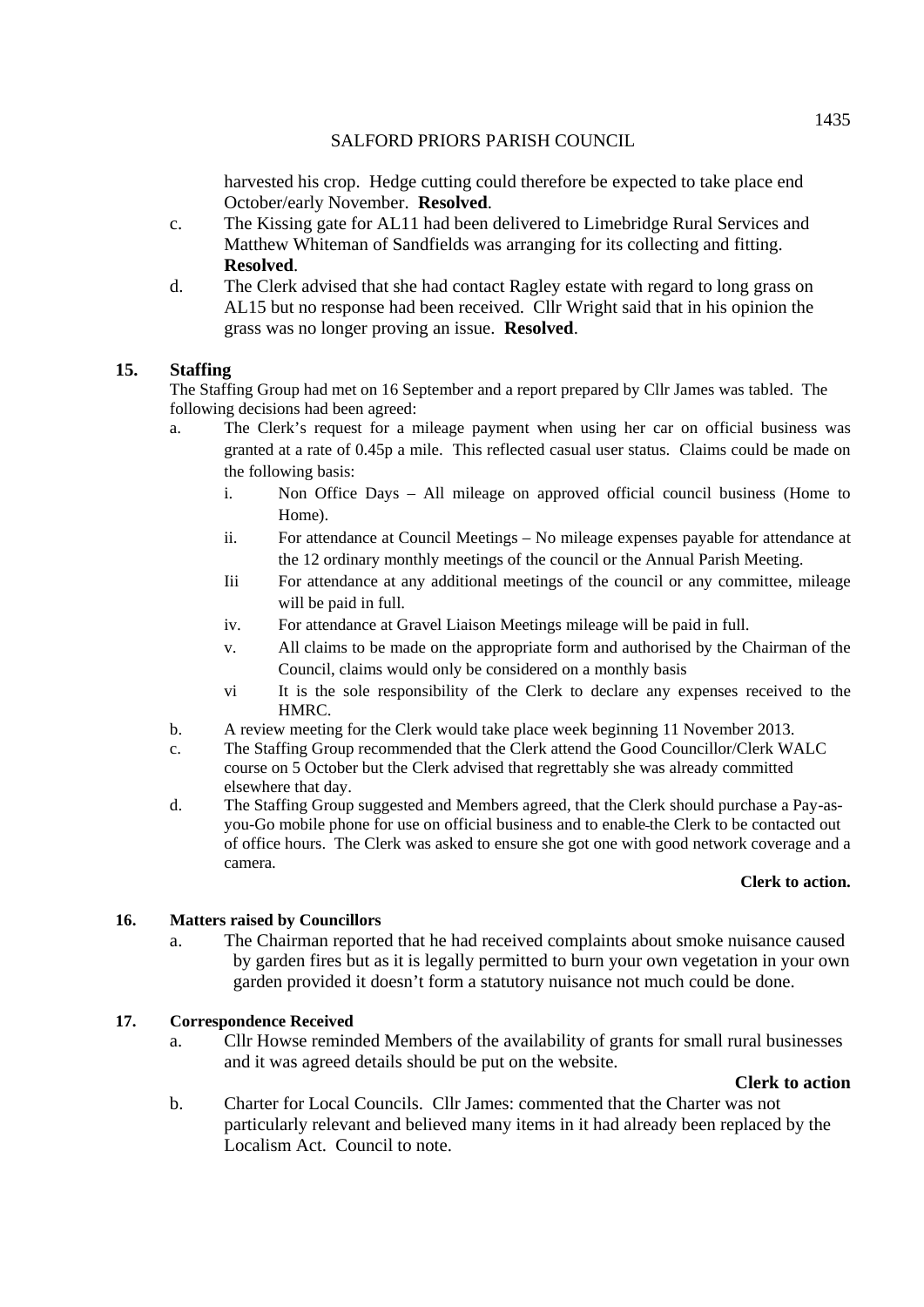c. WALC's Annual General Meeting. Members were asked to advise the Clerk if they wished to attend so she could notify WALC.

### **Clerk/All to action as required**

#### **18. To Table**

No items were tabled.

### **19. Finance**

Note: Cllr Stedman having declared an interest in payments left the meeting and Cllr Wright took the Chair.

#### **Approval of the payments and transfers listed in Appendix A.**

Council considered the expenditure transactions listed in Appendix A2. Authorisation for payment was proposed by Cllr James, seconded by Cllr Littleford and carried.

Agreed that the Cheques were to be signed by Cllr Wright and Cllr. James

 Council considered and approved a proposal to transfer £3,500.00 from No.1 account to the Community account in Appendix A3. Authorisation for transfer of funds was proposed by Cllr James seconded by Cllr Littleford and carried.

Council noted the bank balances as at 18 September in Appendix A4.

| Community $a/c$ | £2,050.81  |
|-----------------|------------|
| No.1 $a/c$      | £46,881.82 |
| No.3 $a/c$      | £214.23    |

#### **`20. Date of Next Meetings**

Council confirmed the date of the next Ordinary Meeting of the Parish Council at 7.00pm., on Wednesday 16 October 2013 in The Memorial Hall, Salford Priors.

#### **21. Closure of meeting**

The Vice Chairman Cllr Wright closed the meeting at 8.09pm.